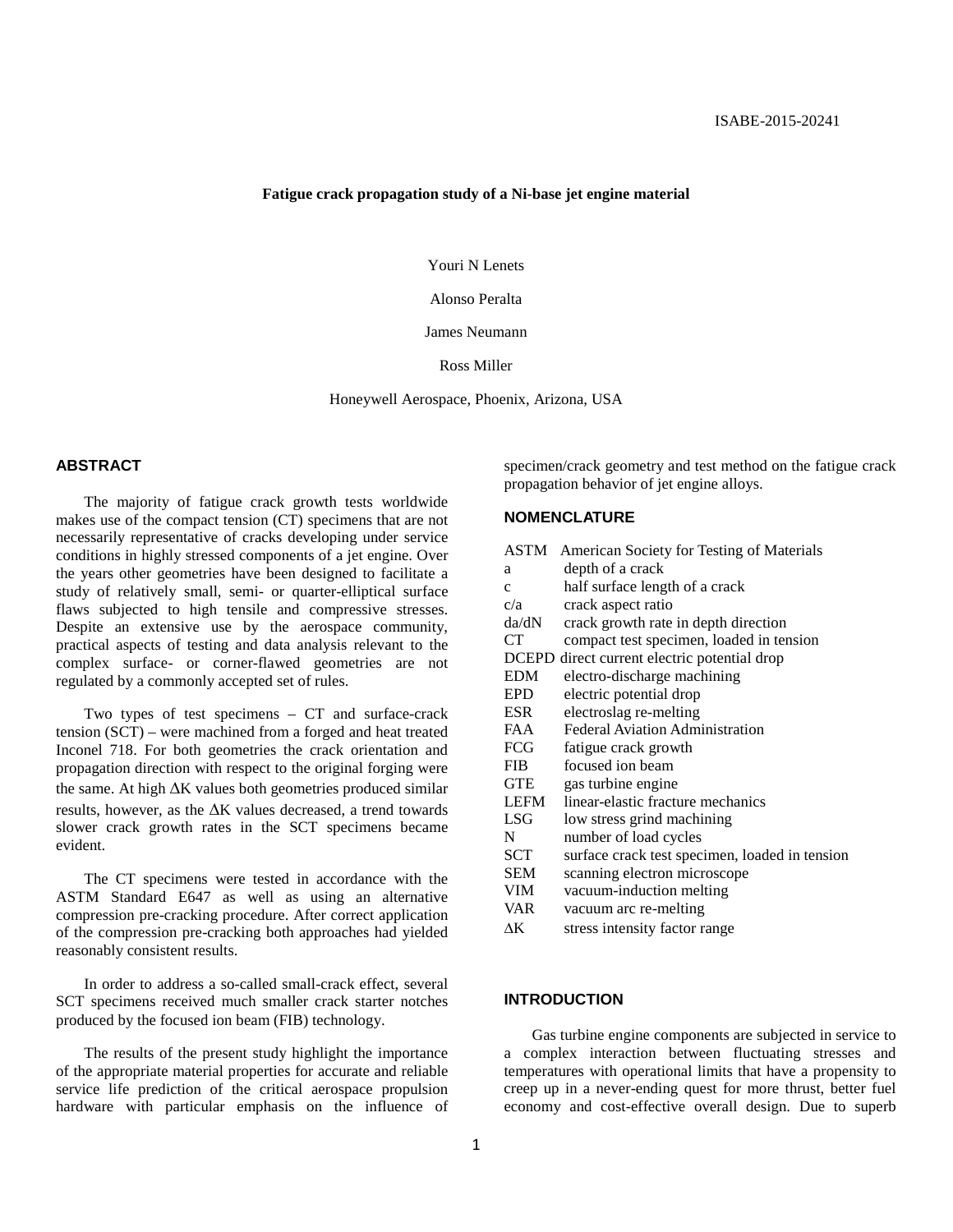combination of high-temperature mechanical properties, nickel-base superalloys have long ago become the material of choice for use in the hot section of a jet engine. Recently introduced new requirements for engine manufacturers to conduct a damage tolerance assessment of all rotating structural parts necessitated a thorough understanding of crack behavior in the superalloys under representative service conditions.

The majority of fatigue crack growth (FCG) tests worldwide makes use of the CT specimens containing through-the-thickness defects that are not necessarily representative of cracks developing under service conditions in highly stressed components of a jet engine. In the latter case, due to the frequently present highest stress and temperatures at the outer boundary and to the increased probability of defects, surface cracks are a common occurrence. Therefore, other geometries were designed to facilitate a study of relatively small, semi- or quarterelliptically shaped surface flaws subjected to high tensile and compressive stresses. Despite an extensive use by the aerospace community, practical aspects of testing and data analysis relevant to the non-trivial surface- or corner-flawed geometries are not regulated by a commonly accepted set of rules (e.g., ASTM Standard E647). Some idiosyncrasies associated with testing and data analysis of two-dimensional cracks in the surface crack tension specimens were previously discussed in [1], while a further comparison of the FCG behavior in the CT and SCT geometries is presented and discussed in following sections of this paper.

Historically, tensile cyclic loading per an assortment of load-shedding schedules had been commonly employed to create and "condition" a crack in the notched laboratory specimens of metallic materials, whereas compressive cyclic loading was regarded as the preferred and, sometimes, the only way to safely pre-crack notched samples of extremely brittle materials (e.g., ceramics). In recent decades, the latter approach has seen renewed interest as a possible alternative for generating higher fidelity FCG data (particularly in nearthreshold regime) with minimal load history effects [2-4]. The underlying physical processes of the Mode I FCG in notched specimens of metallic alloys repeatedly subjected to fully compressive cyclic loads, the genesis and practical advantages of the compression pre-cracking methodology as well as some exploratory results regarding the application of the technique to the SCT geometry are available from elsewhere [1].

CT specimens and SCT specimens with electro-discharge machined (EDM) semi-circular crack starter notch of about 0.01" (0.25 mm) radius were tested in accordance with the ASTM Standard E647 as well as using an alternative compression pre-cracking procedure. After correct application of the compression pre-cracking to the CT geometry both approaches had yielded reasonably consistent results. At high

∆K values both studied geometries also produced similar results, however, as the ∆K values decreased, a trend towards slower crack growth rates in the SCT specimens became evident.

Finally, in order to address a so-called small-crack effect, several SCT specimens received much smaller crack starter notches (0.0001" to 0.0002" or 0.025 mm to 0.05 mm) produced by the focused ion beam (FIB) technology. Small, but nonetheless significant difference, consistent with the micro-structural condition of the tested material, was noted between the cracks propagating in the SCT specimens from the smaller FIB notches and much larger cracks propagating from typically used 0.02" (0.5 mm) long EDM notches.

## **MATERIAL**

The material tested in the current study was a conventionally forged precipitation-hardenable Ni-Cr-alloy Inconel 718, containing significant amounts of Fe, Nb, and Mo along with lesser amounts of Al and Ti, produced and heat treated in accordance with the specification for turbine disc applications. A so-called Delta-conversion Process (DP) was specifically developed to eliminate occasional large grains in otherwise fine grain material that are known to contribute to the inferior low cycle fatigue (LCF) life by becoming premature crack initiation sites. The grain size and room temperature tensile properties of the material are summarized in Table 1.

Table 1. Summary of tested material

|              | Designation ASTM grain size/ | RT YS.            | RT UTS, |  |
|--------------|------------------------------|-------------------|---------|--|
|              | Grain diameter, um           | ksi/MPa           | ksi/MPa |  |
| <b>DP718</b> | $10-12/11-6$                 | 174/1200 205/1413 |         |  |

The DP718 billet was made from a triple melt ingot through vacuum-induction melting (VIM) followed by electroslag re-melting (ESR), and finished by vacuum arc remelting (VAR). The DP718 material derives its LCF and tensile strength benefits from a consistently fine microstructure resulting from a delta-processing treatment of the raw material when it is being manufactured into billet. The processing occurs during initial ingot breakdown when a special delta-phase precipitation heat treatment is added to the customary billet manufacture. This heat treatment essentially consists of a long soak for 24 hours at approximately 1650F. The delta-phase consists of Ni3Nb precipitates, which act to inhibit grain growth from any potential re-crystallization operations during final billet working. After the delta-phase heat treatment, final billet working is performed at temperatures less than the delta-solvus to ensure fine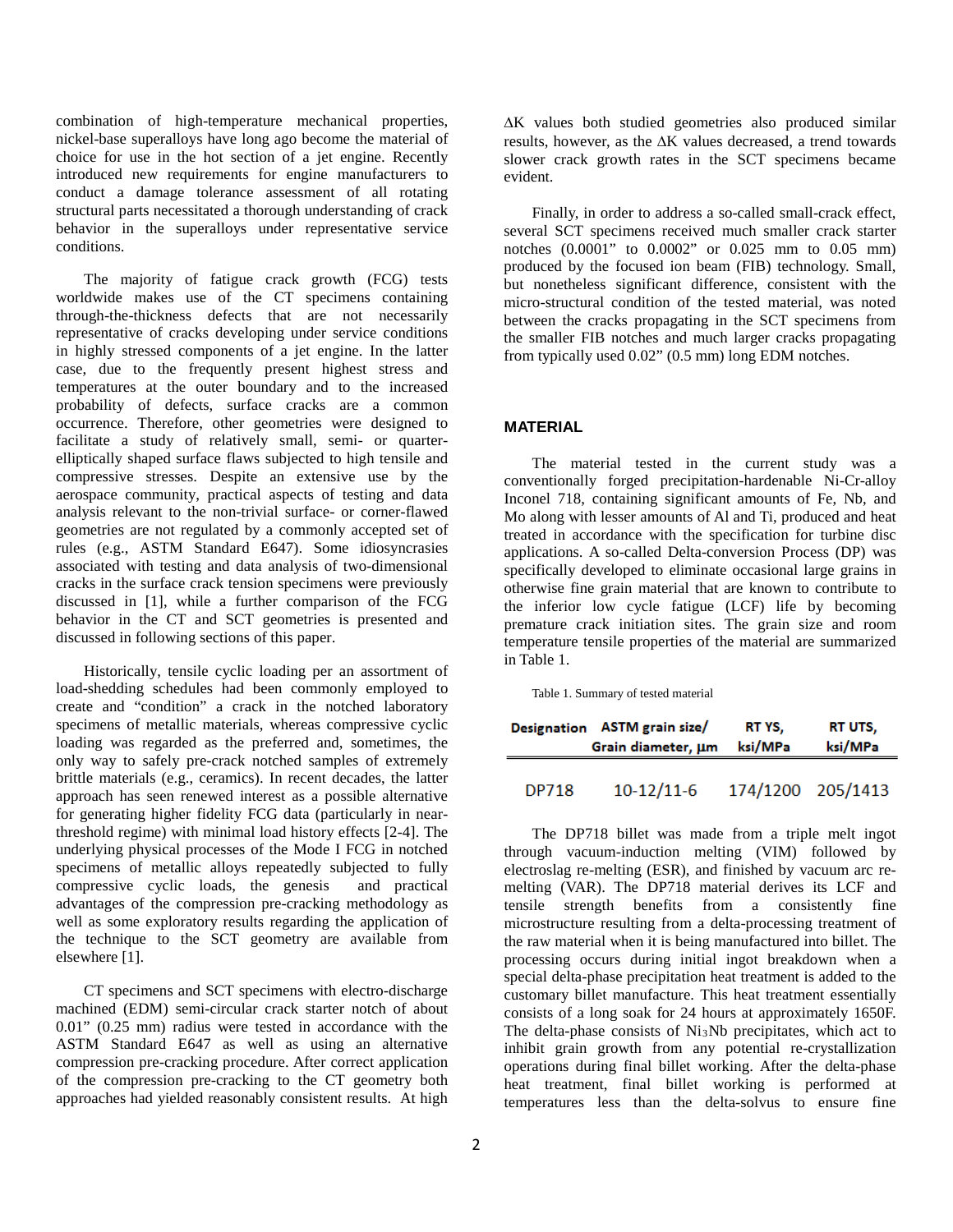microstructure.

Forging temperatures are generally well below typical delta-solvus temperatures of 1850F to 1875F, which also ensure that the fine microstructure is maintained.

After forging, the final heat treatment of DP718 consisted of a solution treatment below delta-solvus followed by twostep aging process. The solution temperature is typically near the delta-solvus to avoid grain growth. Since delta-solvus is in the range of 1850F to 1875F, the solution temperatures often range from 1800F to 1850F to maintain a fine microstructure while achieving the best delta precipitation possible. The first and second age cycles result in precipitates which are the primary strengthening phases, gamma double-prime with some contribution from the gamma prime phase. The resulting microstructure is shown in Figure 1.



Figure 1. DP 718 microstructure

#### **TEST SPECIMENS PREPARATION**

All specimens tested in this study were machined out of the same forging that was used in the previous investigation [1]. The SCT and CT specimens were excised from a central location of the forging and, therefore, the gauge sections of both had a similar microstructure. The crack orientation and propagation direction were also similar as shown schematically in Figure 2.

To eliminate a possibility of fatigue cracks originating from pinholes during pre-cracking, several CT specimens were precracked in compression between two parallel plates prior to pinholes machining. After pre-cracking, the pinholes were machined and their internal surfaces were polished to prevent cracking during the tension test.



Figure 2. Orientation of the test specimens with respect to forging

The near-surface residual stresses remaining after a low stress grind (LSG) machining of the SCT specimens designated to receive FIB notches were deemed unacceptably high for the purpose of the study. Therefore, a multi-step polishing procedure, developed at Honeywell, was applied to remove at least 0.0005" (0.0127 mm) and to reduce the surface residual stress to acceptable level. In addition, for both geometries studied the material along the anticipated crack trajectory on specimen faces was mechanically polished to facilitate an optical observation and measurement.

In several previously published studies, including [1], FIB notches had a rectangular shape illustrated by Figure 3a. While being easy to produce, such shape also creates a crack driving force substantially different from that calculated for an identically loaded semi-elliptical defect of the same surface length and depth (Figure 3c).



Figure 3. FIB notches of different shape (a, b) and corresponding stress intensities (c)

As a result, an initial propagation stage of cracks emanating from a rectangular FIB notch is influenced not only by the crack dimensions, but also by the originally "unnatural"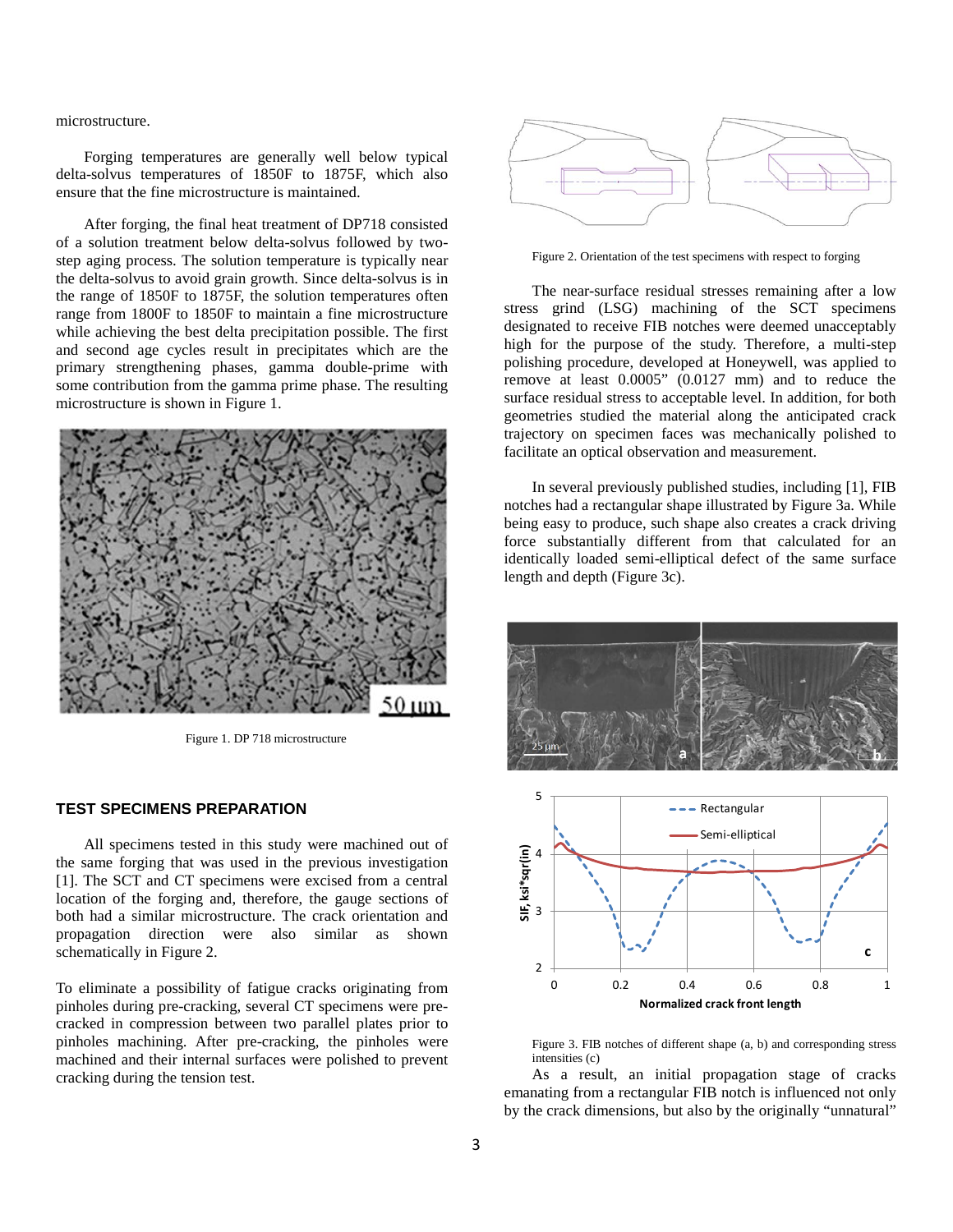crack shape. The latter may have undesired confounding effect on the crack propagation behavior and would definitely require additional non-trivial analytical efforts in order to be accurately deducted from the test outcome. Therefore, in the current study a conscious effort was made to optimize the shape of FIB notches as shown in Figure 3b.

Another improvement in specimen preparation was associated with a FIB notch pattern. In the previous study, all FIB notches were placed along the gauge section on one side of an SCT specimen (an example schematic is available in [1]). Such a pattern has two shortcomings that became evident after initial tests: it requires (i) constant temperature over a substantial length of the gauge section of the specimen and (ii) considerable and non-trivial efforts to open non-dominant cracks for post-mortem analysis. In the current study all FIB notches were located in one cross-sectional plane  $(t = 0.25$ ";  $W = 0.6$ ") and evenly distributed on both faces of the specimen gauge (Figure 4).



Figure 4. Fracture surface of SCT specimen with ten FIB notches

## **CRACK SIZE MEASUREMENT**

<span id="page-3-0"></span>Continuous crack size/shape evolution in CT specimens  $(W = 1.0$ ";  $t = 0.25$ ") was measured by a direct current electric potential drop (DCEPD) technique as described in ASTM E647-11, section A1.5.3 and A6. The EPD wires were Alumel and had 0.015" in diameter. The current wires were also Alumel and had about 0.030" in diameter. All four of the wires were kept as short and as straight as possible. The method used in this study employs Johnson's equation to relate voltage measurements to crack length and the secant method of data reduction as described in ASTM E647-11, section X1.1. Since the tested material was relatively resistive, a reference voltage source was not used during testing because the required sensitivity and resolution for detecting crack change was available without it. The system used incorporates a practice of switching the current polarity during potential measurements to eliminate thermo-electric effects. A constant current of 3 amps was applied to a specimen. The system was capable to detect changes in crack length with a resolution of 0.0003".

The SCT specimens were periodically removed from the test frame and subjected to direct measurements/digital photography on a stationary optical microscope or scanning electron microscope (SEM) as the most accurate and reliable method. An instantaneous crack front location in both specimen types was made apparent by periodically heat tinting the specimen at various stopping points during the test.

## **TESTING AND RESULTS**

All specimens were tested in laboratory air at 600F using servo-hydraulic MTS frames with FTA software. Triangular load wave-shape was applied with the frequency of 1 Hz.

Prior to testing several CT specimens were subjected to pre-cracking in compression at ambient conditions. Some basic information about the process parameters, applied to the two CT specimens discussed henceforth, is summarized in Table 2. Two values for pre-crack size are shown for each specimen as measured on both specimen sides.

Table 2. Compression pre-cracking parameters for CT specimens

|    | Min    | Max |                                                               |
|----|--------|-----|---------------------------------------------------------------|
|    |        |     | Specimen Stress, ksi Stress, ksi N, cycles Pre-crack size, in |
| B1 | $-100$ | -5. | 289,929 0.0499/0.0491                                         |
| CЭ | -60    | -3. | 928,047 0.0238/0.0242                                         |

The SEM pictures (Figure 5) revealed an unusual concave shape and a featureless appearance of the compression precrack.

A purpose of testing the CT specimens was to compare the ASTM-recommended load-shedding procedure with the compression pre-cracking<sup>[1](#page-3-0)</sup> as well as to evaluate the results as a potential common baseline for small-crack test results. Two test vendors were used to account for vendor-to-vendor scatter. Figure 6a compares the ASTM load shed results from two different vendors. A reasonable agreement between two datasets is observed with an apparent FCG threshold around 5.0 ksi\*sqr (in) and a well defined transition from the nearthreshold to the Paris region at about  $10^{-7}$  in/cycle.

 Slightly higher FCG rates, recorded by Vendor 2, can be attributed to some noticeable differences in the crack front curvature, different number of intermittent heat-tints used for the post-test analysis (compare A1 and A2 in Figure 7) or simply to an experimental scatter.

<sup>&</sup>lt;sup>1</sup> The procedure is being currently evaluated for incorporation into the ASTM standard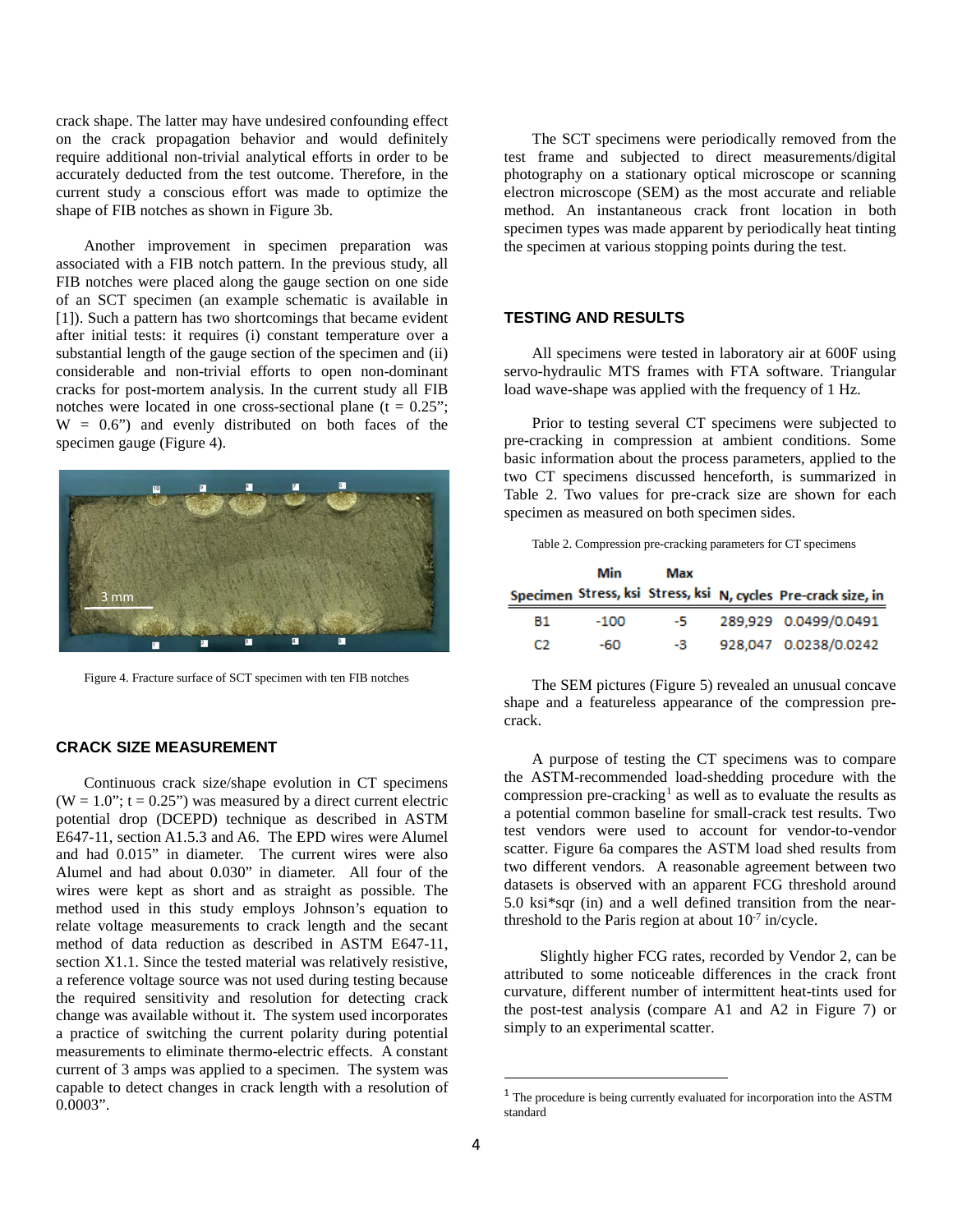

Figure 5. Overview (a) and microscopic details (b, c) of the compression pre-cracked CT specimen; 1- machined notch; 2- compression precrack; 3 – FCG growth under tension and 4 – final fracture

In case of the compression pre-cracked specimens, initial tensile loading was selected to provide a ∆K value slightly lower that the expected threshold stress intensity range of the tested material. If no crack propagation could be detected after a certain number<sup>[2](#page-4-0)</sup> of loading cycles, the applied load was increased in small steps and fixed for the duration of the test after stable crack propagation was detected.

In case of specimen C2, this procedure resulted in the FCG behavior (Figure 6b) very similar to that registered under the ASTM load shedding test with an apparent FCG threshold around 5.0 ksi\*sqr (in) and a well defined transition from the near-threshold to the Paris region at about  $10^{-7}$  in/cycle.

The behavior of specimen B1 was quite different and warrants a closer consideration. As shown in Table 2, the precracking of this specimen used high compressive stress of 100 ksi and was terminated after only 289,929 cycles when the crack growth rate decreased to less than  $1.0x10^{-9}$  in/cycle. This was, apparently, not enough for the crack to reach a boundary of the compressive plastic zone associated with the notch. As the result of such premature termination of the pre-cracking process, there was some tensile residual stress left ahead of the crack tip. This may explain a "stable" crack propagation observed in this specimen under tensile loading with nominal ∆K values of about 4.5 ksi\*sqr (in) which was well below the FCG threshold established by the ASTM load shed results from both vendors as well as by the C2 results generated after compression pre-cracking. As the crack continued to grow, it

was getting less and less "help" from the tensile residual stress remaining in the specimen after the curtailed compression precracking. This can explain the "paranormal" decrease in the FCG rate under nominally increasing ∆K values from 5.0 to 6.0 ksi\*sqr (in) (see Figure 6b).



Figure 6. FCG curves for CT specimens tested by two different vendors at 600F and R=0.05 using ASTM load shedding (a) and compression pre-cracking (b) procedure

As can be seen from the Figure 7, a very slow crack propagation, immediately following the compression precracking, resulted in noticeable fretting-corrosion of the

<span id="page-4-0"></span><sup>&</sup>lt;sup>2</sup> Determined by dividing threshold FCG rate by the resolution of crack size measurement system used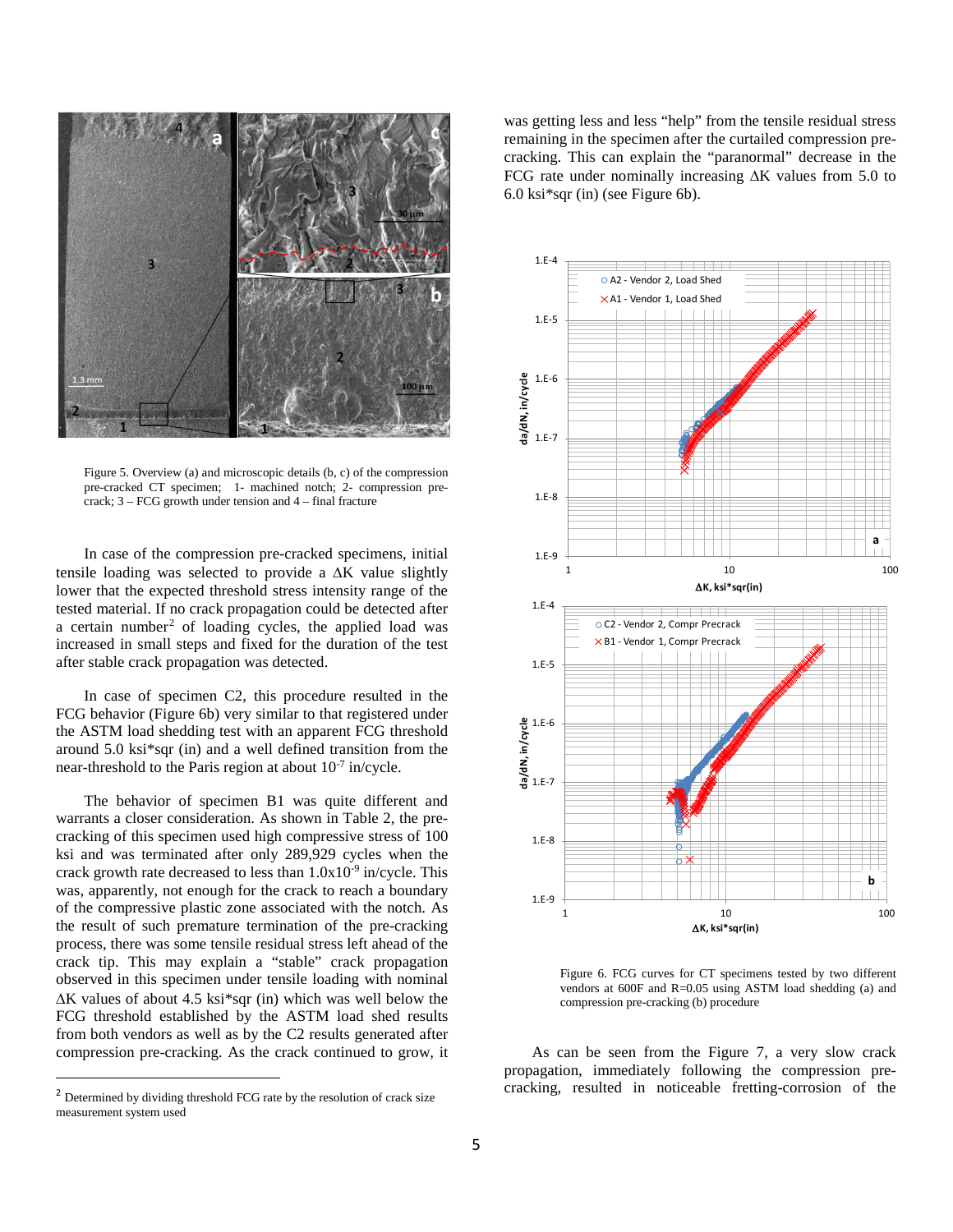

Figure 7. Fracture surfaces of CT specimens; FCG direction from left to right

fracture surface (black arrows), especially in the mid-thickness of the specimen, and, consequently, influenced the crack front shape and subsequent FCG behavior via well documented in literature oxide-induced crack closure [5]. It was concluded that the specimen B1 was pre-cracked incorrectly and the results were excluded from further consideration. A care was taken to extend compression pre-cracking of the following specimens until complete crack arrest.

Figure 8 compares all valid results obtained in this study on the CT geometry with the previous results [1] for the same material and test conditions, but generated using the SCT specimens with "large" cracks initiated from 0.02" (0.5 mm) long EDM notches. At high ∆K values both geometries produced similar results, however, as the ∆K values decrease, a trend towards slower crack growth rates in the SCT specimens becomes evident.

A purpose of testing the SCT specimens with FIB notches was to establish the smallest crack size that can be studied with this specimen geometry and then to evaluate the FCG behavior of given material in the presence of initial defects of that size.

Several specimens with multiple FIB notches ranging in surface length from 0.001" to 0.002" (0.025 mm to 0.05mm) were subjected to a constant-amplitude cyclic loading at 600F and R=0. The polished surfaces, immediately adjacent to the FIB notches, were periodically scrutinized in SEM or highpower optical microscope.

If no crack initiation was noticed after a predetermined number of cycles, the amplitude was increased and the entire procedure repeated. It has been established that FIB notches of surface length smaller than 0.002" (0.05 mm) were inefficient in initiating fatigue cracks in the given material, as several specimens failed from other locations whereas no damage could be observed in the vicinity of the notches.

Figure 9 shows the results for SCT specimen containing FIB notches of 0.002" (0.05mm) surface length located on

both sides of the specimen. The pre-cracking and testing of the specimen was conducted at the nominal stress range of 130 ksi.



Figure 8. FCG results for large cracks generated using CT and SCT specimen geometry



Figure 9. FCG results for small cracks generated using SCT specimen geometry with FIB notches

Note that in order to maintain clarity of the plot only results for two arbitrarily chosen cracks out of ten available in the specimen were plotted. The initial data points were taken at surface crack length  $2c=0.0022$ " (0.0559 mm). When compared to the previous results from [1] for 0.003" and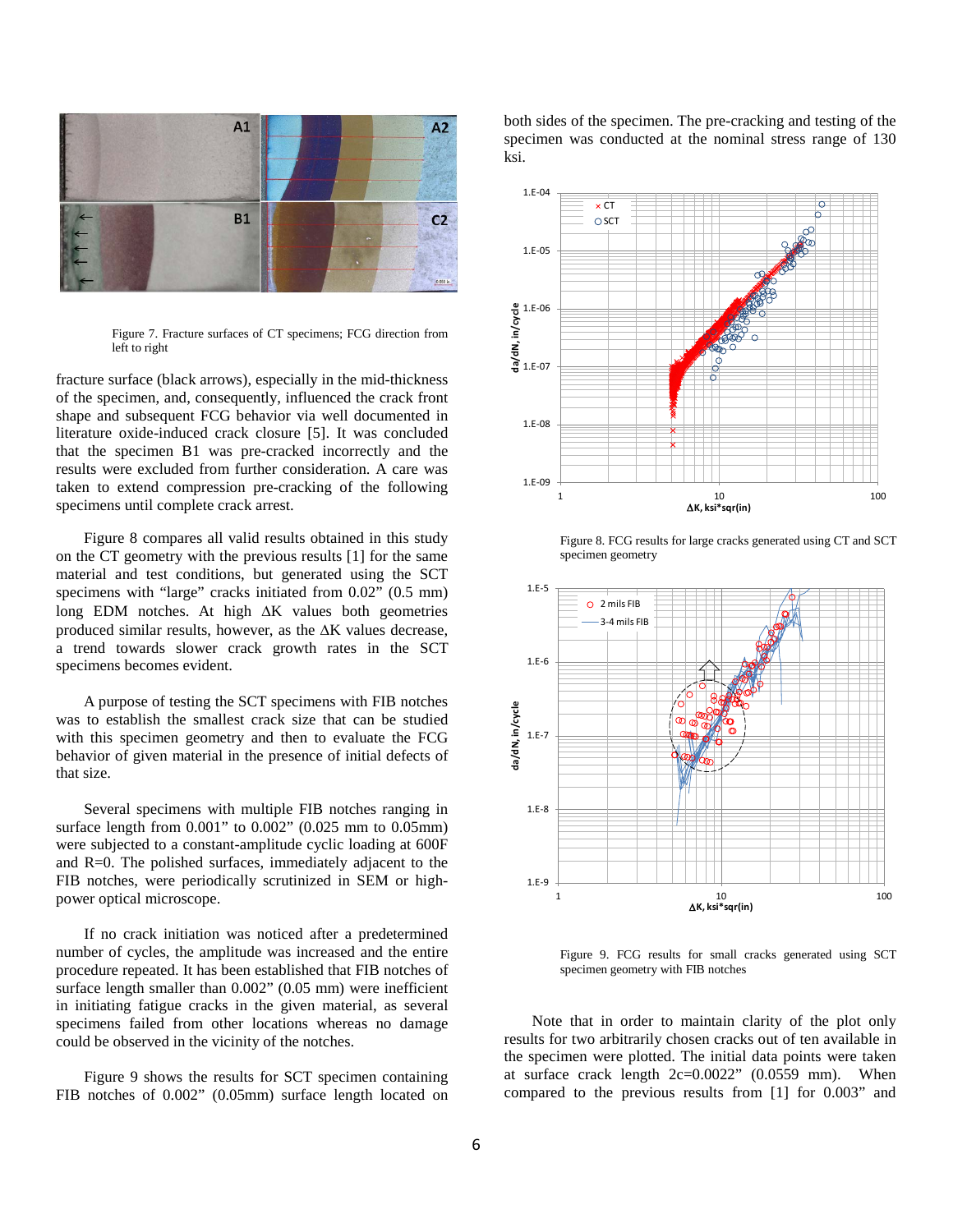0.004" long FIB notches, an obvious difference in the earlier crack propagation behavior can be seen.

Since previous study [1] had shown no significant difference between the cracks propagating from 0.076 mm-0.1 mm long FIB notches (identified as 3-4 mils FIB in Fig. 9) and much larger cracks propagating from typically used 0.5 mm long EDM notches, the difference seen in Figure 9 represents an extent of the small crack effect in the material studied. It follows that the effect is still present for cracks spanning several grain sizes, but disappears as soon as a crack surface length reaches 10 or more grain sizes.

#### **DISCUSSION**

Compressive cyclic loading was successfully used in [1] to pre-crack surface crack tension EDM-notched samples of a Ni-base alloy Inconel 718 and to generate fatigue crack growth data with minimal load history effects. Earlier, similarly encouraging results were produced on corner-crack geometry. The method definitely deserves further investigation and, potentially, a permanent place in the toolbox of practical approaches used to study the FCG in aero-GTE applications.

The current study adds to the on-going evaluation of the compression pre-cracking method by showing that it is capable of producing results similar to those obtained in accordance with the ASTM load shedding technique. At the same time, the results of Figure 6 and associated speculations clearly showed a potential risk of misusing the compression pre-cracking method by premature termination of the process that can adversely influence subsequent FCG behavior under tensile loading.

The risk appears to be especially high for the aero-GTE community that is used to a low-frequency loading during the FCG tests. It seems that incorporation of the compression precracking will necessitate high-frequency loading capability so that the complete arrest of the compression pre-crack can be achieved in a reasonable amount of time, irrespective of the loading frequency of the subsequent (tensile) portion of the test.

The current experiments (Fig. 8) have shown different FCG behavior recorded at 600F with the CT and SCT specimens. Earlier studies at 1000F [6, 7], conducted on a similar, yet differently processed Inconel 718 material, did not reveal any specimen geometry effect under a low-frequency continuous cyclic loading. It is conceivable that this effect could be sensitive to the material microstructure (e.g., grain size) or simply masked by the environmental influences that had obviously reached a different degree at 600F and 1000F. However, the same earlier studies [6, 7] under *a different* loading - trapezoidal load-time path with a 5 min hold at the

maximum - produced dissimilar results for the two specimen geometries that qualitatively agree with the outcome of the current study.

It had been suggested [7] that the variation in geometry between the two types of specimens may possibly allow for a different crack tip plastic strain during the peaks or the holdtime periods of a loading cycle. Therefore, relating damage to strain may explain the experimentally observed herein faster crack growth and reported in the literature lower fracture toughness in case of the CT geometry.

On the other hand, the nominal stress intensity factor by itself may not be sufficient to completely describe the elevated temperature crack propagation behavior in the aero-GTE hardware. For example, it is easy to see that the crack shape and dimension variations between the CT and SCT geometries would require substantially different background stresses in order to achieve the same value of the stress intensity factor.

As stated above, the majority of the FCG test results available in the literature was generated from the CT specimens that, unfortunately, are not suitable to study small cracks. By necessity, at least some comparisons reported in the literature between so-called "large" and "small" cracks may include hidden specimen geometry component. While for certain material/test conditions combination this specimen geometry effect may be negligible, the current study and the available literature data clearly showed that for the aero-GTE applications it needs to be properly accounted for.



Figure 10. FCG results for small cracks generated using SCT specimen geometry with 2-mill FIB notches and large cracks generated using CT specimen geometry

For example, Figure 9 without a doubt shows the smallcrack effect – up to an order of magnitude acceleration in the